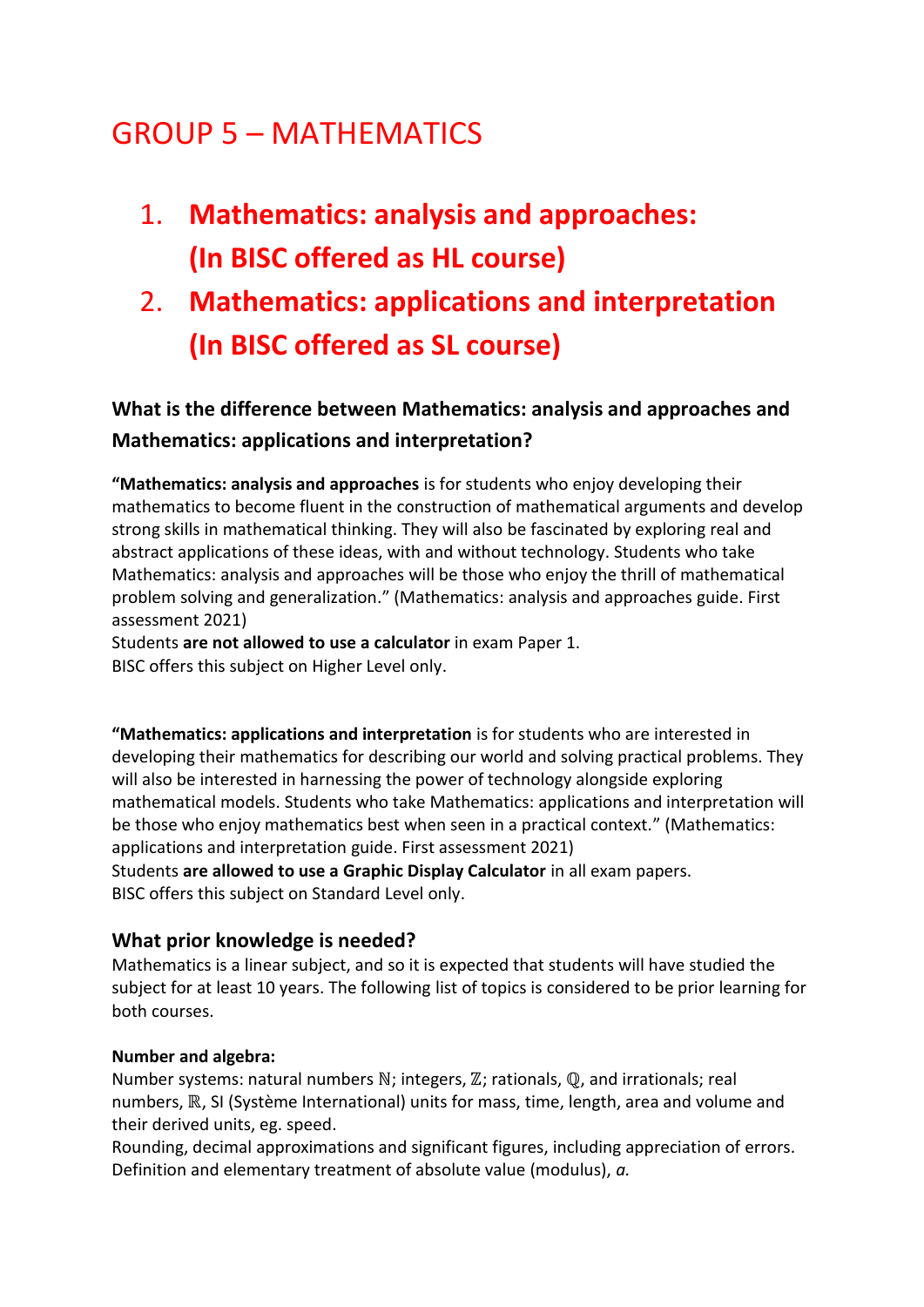Use of addition, subtraction, multiplication and division using integers, decimals and fractions, including order of operations.

Prime numbers, factors (divisors) and multiples.

Greatest common factor (divisor) and least common multiples (HL only).

Simple applications of ratio, percentage and proportion.

Manipulation of algebraic expressions, including factorization and expansion. Rearranging formulae.

Calculating the numerical value of expressions by substitution.

Evaluating exponential expressions with simple positive exponents.

Evaluating exponential expressions with rational exponents (HL only).

Use of inequalities, <,≤,>,≥, intervals on the real number line.

Simplification of simple expressions involving roots (surds or radicals).

Rationalising the denominator (HL only).

Expression of numbers in the form *a*×10*k*, 1≤*a*<10, *k*∈ℤ.

Familiarity with commonly accepted world currencies.

Solution of linear equations and inequalities.

Solution of quadratic equations and inequalities with rational coefficients (HL only). Solving systems of linear equations in two variables.

Concept and basic notation of sets. Operations on sets: union and intersection.

Addition and subtraction of algebraic fractions (HL only).

### **Functions**

Graphing linear and quadratic functions using technology.

Mappings of the elements of one set to another. Illustration by means of sets of ordered pairs, tables, diagrams and graphs.

### **Geometry and trigonometry**

Pythagoras' theorem and its converse.

Mid-point of a line segment and the distance between two points in the Cartesian plane. Geometric concepts: point, line, plane, angle. Angle measurement in degrees, compass directions.

The triangle sum theorem.

Right-angle trigonometry, including simple applications for solving triangles. Three-figure bearings.

Simple geometric transformations: translation, reflection, rotation, enlargement. The circle, its centre and radius, area and circumference. The terms diameter, arc, sector, chord, tangent and segment.

Perimeter and area of plane figures. Properties of triangles and quadrilaterals, including parallelograms, rhombuses, rectangles, squares, kites and trapezoids; compound shapes Familiarity with three-dimensional shapes (prisms, pyramids, spheres, cylinders and cones). Volumes and surface areas of cuboids, prisms, cylinders, and compound three-dimensional shapes.

### **Statistics and probability**

The collection of data and its representation in bar charts, pie charts, pictograms, and line graphs.

Obtaining simple statistics from discrete data, including mean, median, mode, range.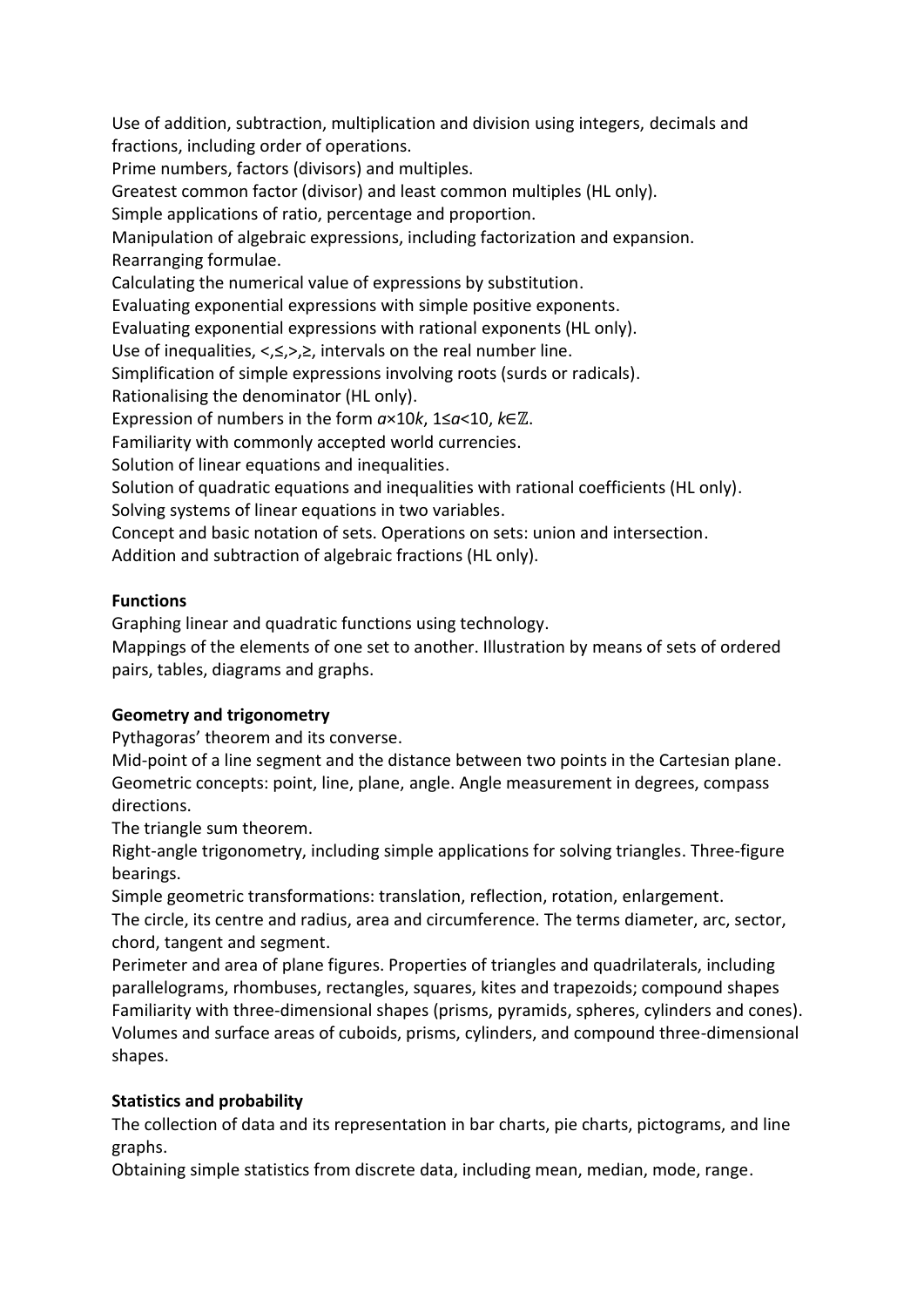Calculating probabilities of simple events. Venn diagrams for sorting data. Tree diagrams.

#### **Calculus**

 $speed =$ distance time (Based on: Mathematics: analysis and approaches guide. First assessment 2021 Mathematics: applications and interpretation guide. First assessment 2021)

## **IMPORTANT!**

**All students are required to have one of the following models of a Graphic Display Calculator.**

- **TI-84 Plus CE**
- **TI-84 Plus C Silver Edition**
- **TI-84 Plus Silver Edition**
- **TI-84 Plus**



## **Mathematics: analysis and approaches HL**

### **What is the nature of the subject?**

The course puts a strong emphasis on acquiring the ability to construct, communicate and justify correct mathematical arguments, not forgetting the need of appropriate and creative use of technology, e.g. Graphic Display Calculator or computer software. It includes topics that are part of traditional pre-university courses (e.g. functions, trigonometry, calculus) as well as those in which students develop skills of mathematical investigation, making conjectures and constructing proofs (e.g. sequences and series, proofs). It is designed for future analytical experts for the world of innovations, which more and more depend on deep understanding of mathematics.